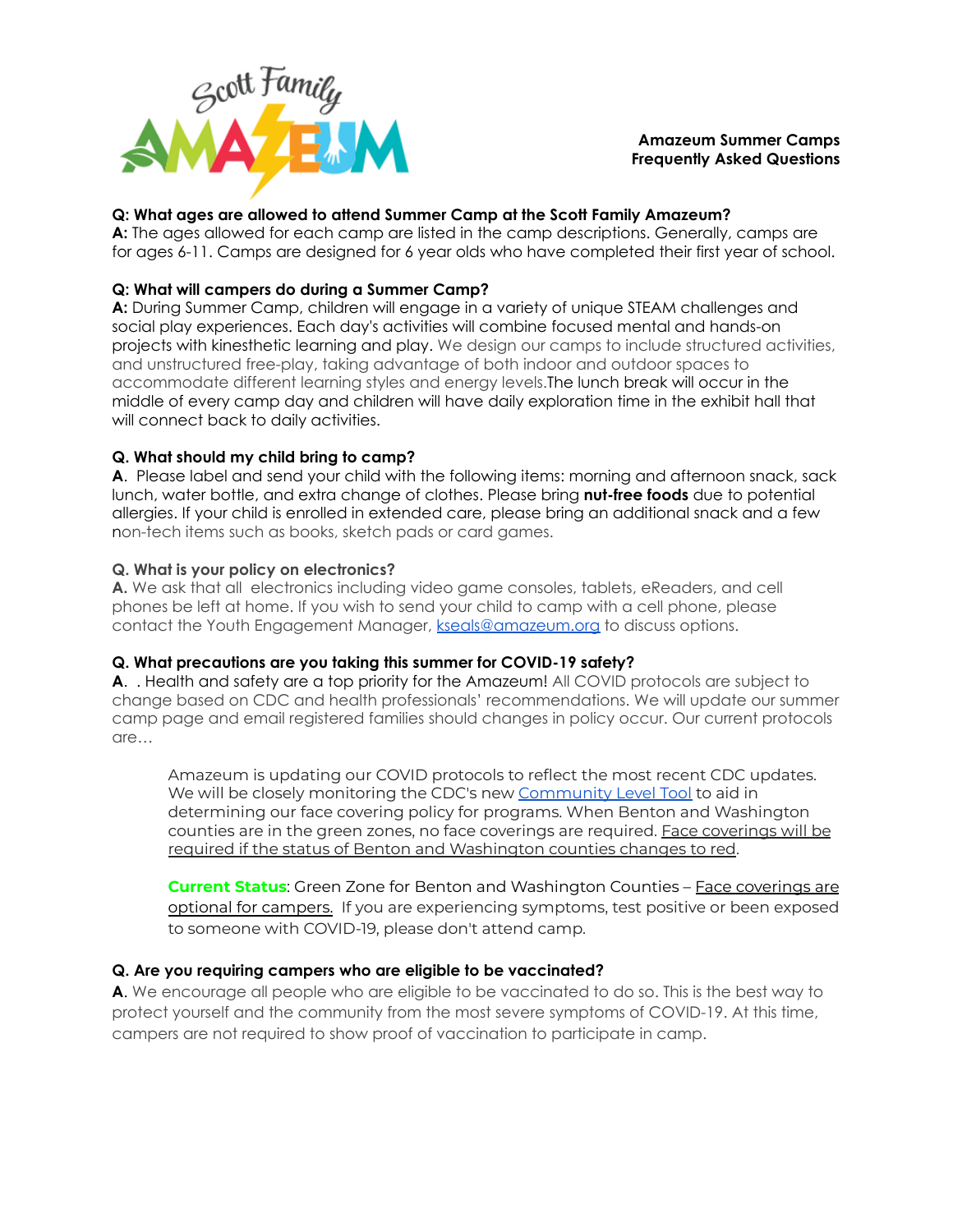# **Q: Is there a discount for Amazeum members?**

**A:** Yes! Amazeum members enjoy a discount on camp registration and early access to registration.

### **Q: How do I sign up for an Amazeum Summer Camp?**

**A:** You can sign up for the camp online through the Amazeum website. In the 'Programs' menu, select 'Camps' and follow the registration link to complete your registration and payment. If you are experiencing trouble with registration or do not have access to a computer, please call our Operations Assistant at 479-696-9280 opt. 5. or email reservations@amazeum.org..

#### **Q: Will I receive a confirmation of my registration?**

**A:** Yes, the Amazeum will send you an email confirming your online registration. Please check your spam folder and inbox for the email confirmation.

#### **Q: Do I need to sign in and out every day of camp?**

A: Yes, we require that an adult must escort their camper in and out of camp each day. Only those who have been designated to sign out the camper may do so. Campers may not leave camp until a designated adult signs them out and provides ID. Your child's safety is our top priority; therefore, Amazeum educators strictly enforce Amazeum sign-in and sign-out procedures. **Only adults identified on the registration form as authorized to pick up will be allowed to pick up your child.** Please contact the Educational Programs Manager, [abailey@amazeum.org](mailto:abailey@amazeum.org), if you need to add or change an adult name. **Adults picking up children will need to present photo identification.**

#### **Q: How do you recommend children dress for Summer Camp?**

**A:** Dress for fun, physical and potentially messy play. Closed toed shoes are recommended.

#### **Q: Should I pack a snack and lunch for my camper to enjoy during Summer Camp?**

**A:** Yes! Camp participants are encouraged to bring, sack lunch, drink and/or water bottle, labeled with the child's name. Camp participants are also encouraged to bring a morning snack and afternoon snack. Snack breaks are important throughout the camp day! Please bring **nut-free foods** due to potential allergies. The Amazeum will not provide lunch or snacks. Microwave and vending machines are not available. A refrigerator is available as needed.

#### **Q. Are you able to accommodate my child with medical allergies and/or special needs? A**.

*ALLERGIES*: Amazeum encourages all campers to provide their own snacks, food and drinks due to food allergies. While the Amazeum educators are unable to guarantee that a camper doesn't bring an allergen into the camp space, the educators closely monitors the materials we use during activities. In the case of severe food allergies, please contact the Youth Engagement Manager, [kseals@amazeum.org](mailto:kseals@amazeum.org), to discuss your child's allergy and options to create a safe environment for your child.

*SPECIAL NEEDS:* Amazeum is committed to full and equal opportunity for children to enjoy the camp experience, and reasonable modifications will be considered. Please contact the Youth Engagement Manager, [kseals@amazeum.org](mailto:kseals@amazeum.org), to discuss your child's individual needs and modification options.

#### **Q: Who are the educators of the Summer Camp?**

**A:** Our Summer Camp team come from a variety of backgrounds, but all are experienced in working with kids. All Programs Educators and Interns undergo training ahead of each summer camp season on topics including basic first aid, positive behavior management techniques, community building, and critical and scientific thinking. A Summer Camp team member will be actively present at all times during camp and extended care.